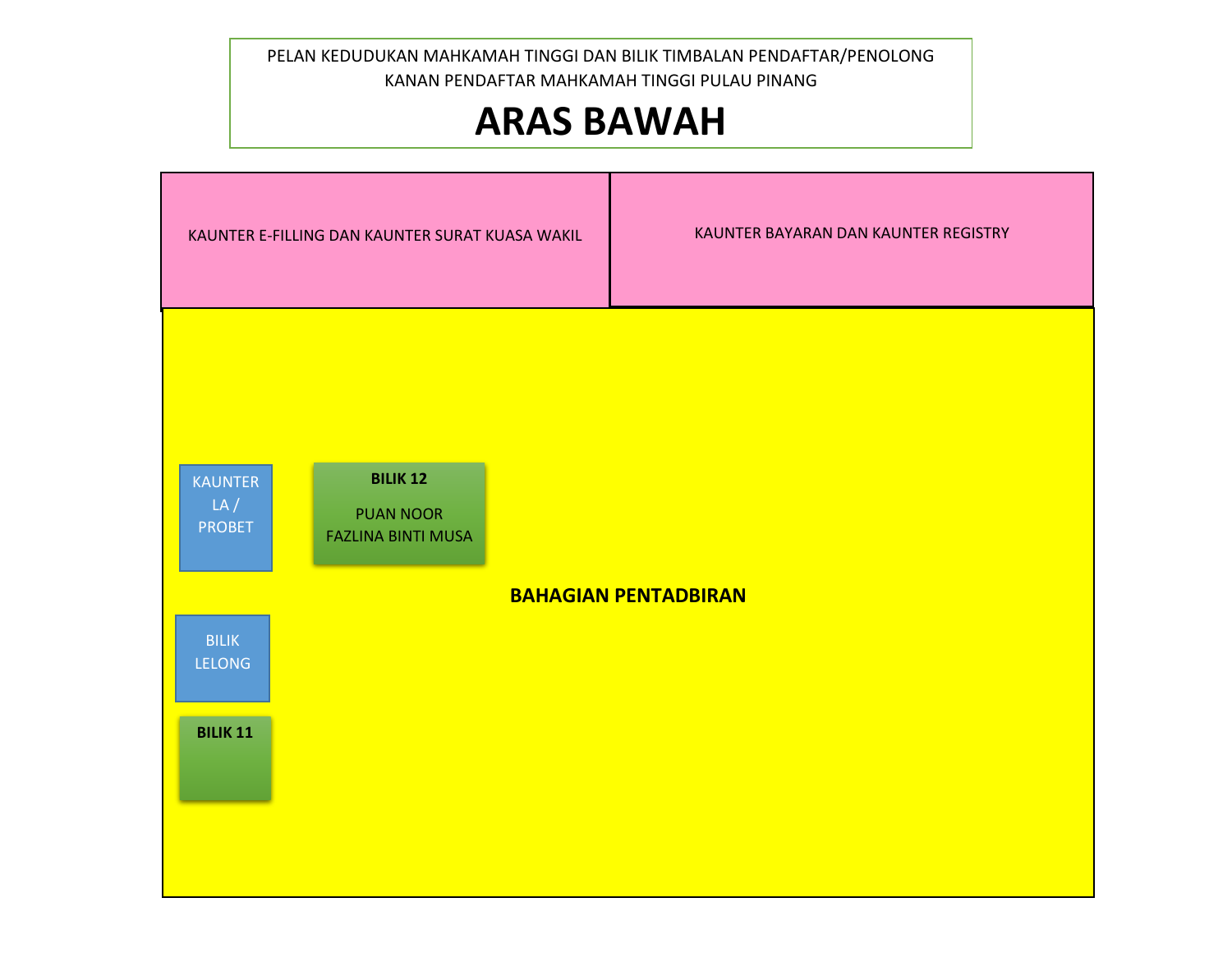PELAN KEDUDUKAN MAHKAMAH TINGGI DAN BILIK TIMBALAN PENDAFTAR/PENOLONG KANAN PENDAFTAR MAHKAMAH TINGGI PULAU PINANG

## **ARAS 1 ARAS 1**